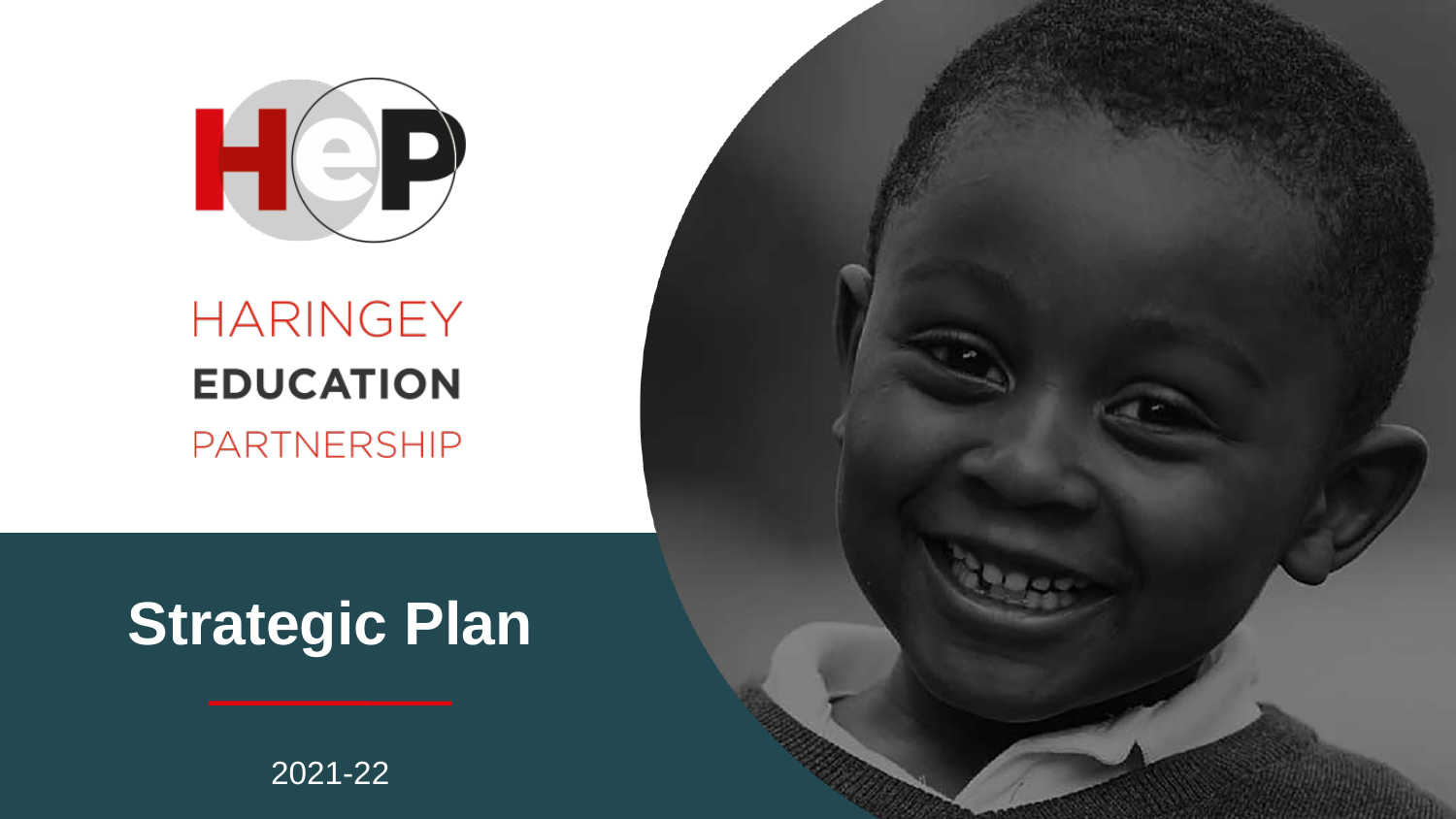**2** [haringeyeducationpartnership.co.uk](http://www.haringeyeducationpartnership.co.uk)

![](_page_1_Picture_14.jpeg)

![](_page_1_Picture_0.jpeg)

### **About us**

We exist to improve outcomes for children and young people through delivering the best school improvement available anywhere in the **country** 

Haringey Education Partnership is a not-forprofit, schools-led school improvement company established by Haringey and Enfield schools in partnership with Haringey Council from September 2018

We support all types and phases of schools in Haringey and Enfield who want to work with us and our family of schools

![](_page_1_Picture_6.jpeg)

![](_page_1_Picture_7.jpeg)

### **HARINGEY EDUCATION PARTNERSHIP**

A FAMILY OF SCHOOLS

 $\heartsuit$  95 Schools

 $\bigoplus$  35000 School age Children

096% Good or Outstanding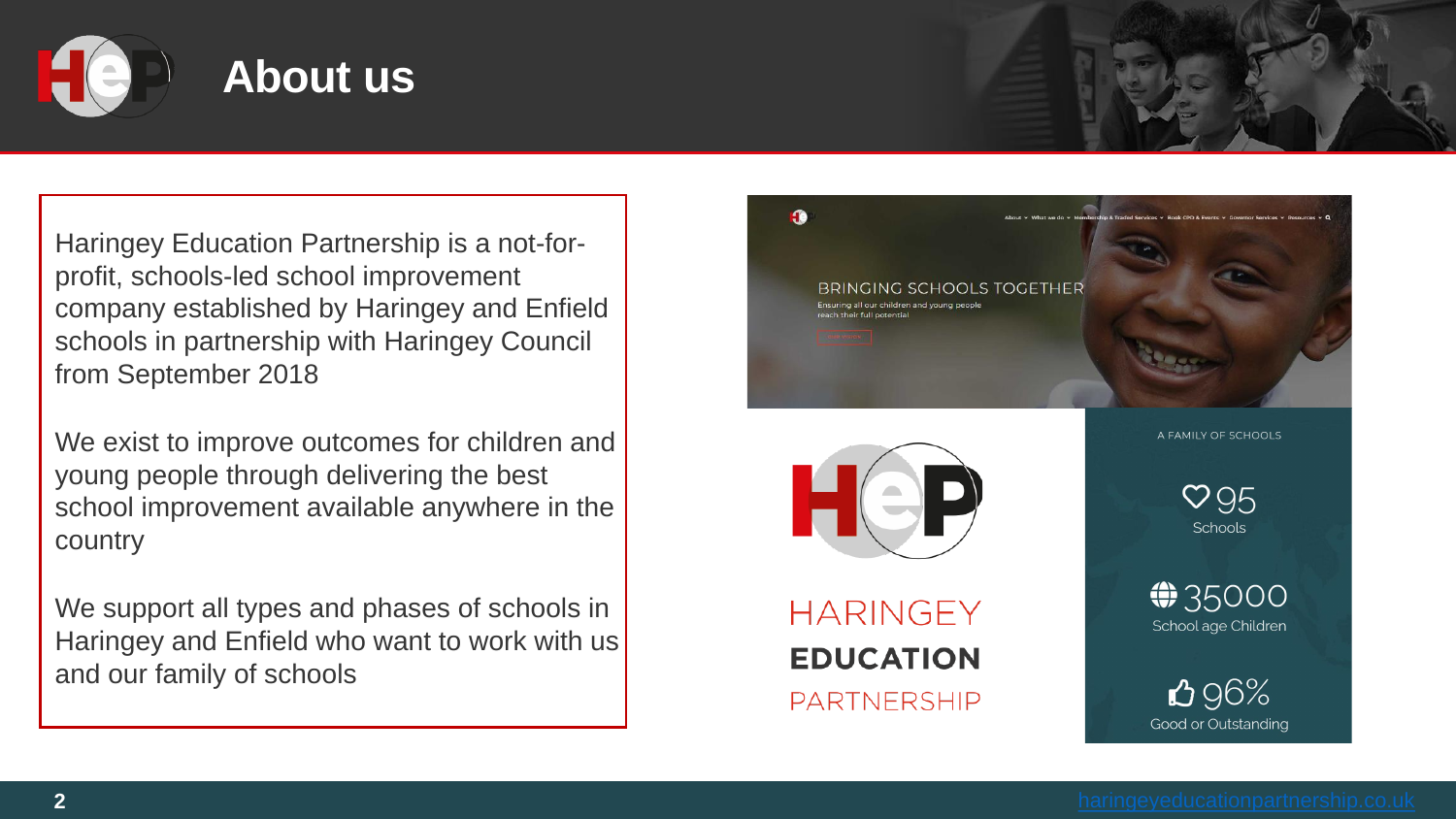![](_page_2_Picture_0.jpeg)

### **Vision and values**

![](_page_2_Figure_17.jpeg)

![](_page_2_Picture_18.jpeg)

Membership of HEP is membership of a system that commits to working together to improve all of its parts and to ensuring all children achieve the very best outcomes

Our vision is to inspire our schools so every child and young person is able to thrive in a rapidly changing world

Our mission is to raise outcomes for all in HEP schools so achievement is as good as, or better than, anywhere in the country

### Our values:

• Ceaseless **ambition** for what our children and young people can achieve and

• Striving for **equity and inclusion** for all our children and young people • **Working in partnership** across our schools and colleges to make the

- be
- 
- difference
- 
- people and our schools

![](_page_2_Picture_12.jpeg)

• Taking **shared responsibility** for the communities we serve • **Acting with integrity** and advocating on behalf of our children and young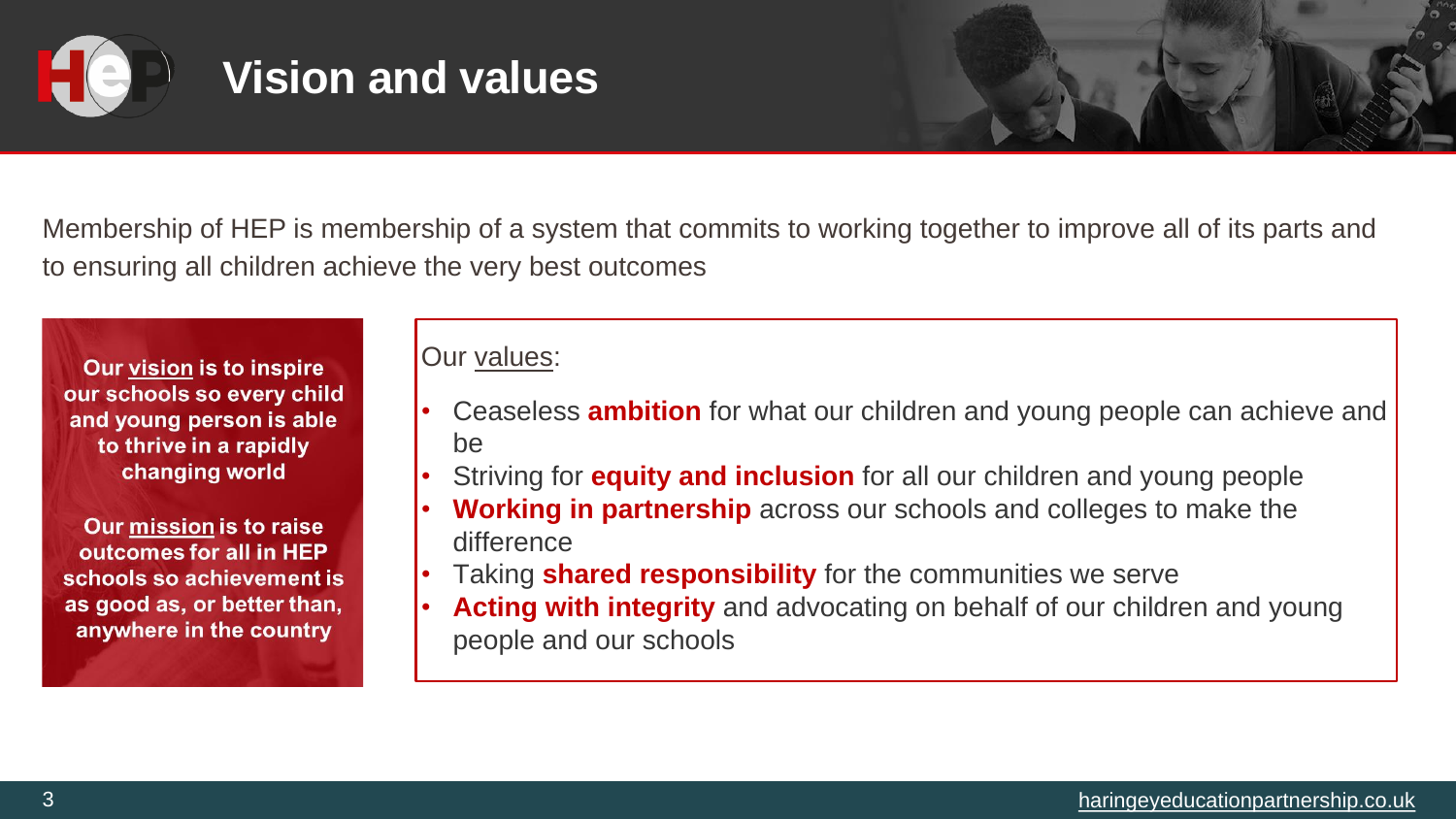![](_page_3_Picture_0.jpeg)

### **What we are – and what we are not**

![](_page_3_Picture_22.jpeg)

![](_page_3_Picture_23.jpeg)

![](_page_3_Picture_28.jpeg)

**HEP is an education partnership focused on outcomes for children. We are:**

- Genuinely **schools led**, owned and governed by our schools
- A single tier **membership** organisation
- Focused solely on **school improvement** and what makes a difference to children
- Built on **knowing our schools** inside out
- High **challenge and support**: we do whatever it takes and want to win schools' respect
- The **glue in the system**: we bring schools together and foster collaboration
- Rooted in **place**: we are the schools and communities we serve
- Deeply committed and **the best** at what we do

**HEP is different to other providers. We are not interested in:**

- Selling a shopping list of services or a transactional relationship with no real responsibility for schools or children
- Being 'nice' or saying what schools want to hear
- Focused on compliance alone, internal politics or other constraints
- Growth for its own sake: place matters
- Working with only a minority of schools, based on any type, phase, faith or specialism
- Making a profit that goes to shareholders or plugs a deficit elsewhere in the business
- Expanding into other services to make money
- Being second best or 'good enough'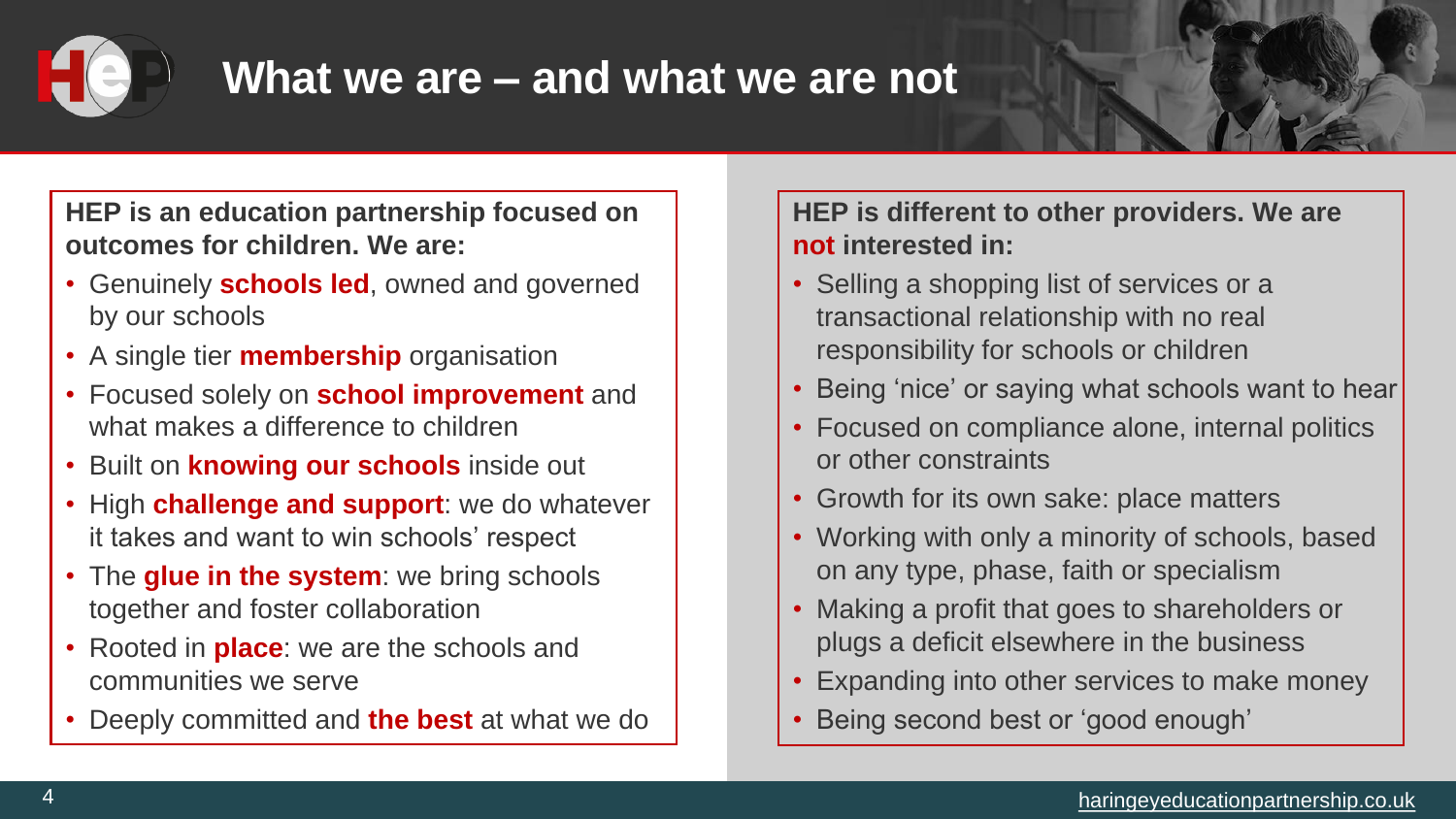![](_page_4_Picture_23.jpeg)

![](_page_4_Picture_0.jpeg)

# **Membership offer**

[Membership of HEP](https://haringeyeducationpartnership.co.uk/membership/) is membership of a system that commits to working together to improve all of its parts and to ensuring all

- **1. Challenge and support** dedicated Improvement Partner; Headteacher hotline support; governor support and advice
- **2. Data analysis**  annual school profile; additional data analysis tailored to your school
- **3. Curriculum** Key Stage 2 science and humanities with Christine Counsell; Key Stage 3 with The Black Curriculum; subject networks
- **4. Pedagogy** Tom Sherrington's WALKTHRUs and dedicated CPD
- **5. Professional development** extensive CPD offer; Early Career Framework; NPQs; leadership development; annual conferences
- **6. Strategic projects** Black Caribbean and BAME achievement; parental engagement; remote learning
- **7. SEND** SENDCO network; policy updates; training; peer review and support; pupil and parent voice
- **8. Safeguarding** DSL networks; annual audit; policy updates; training and qualifications
- **9. Collaboration** school improvement networks and peer review; heads and senior leader forums; post-16 network
- **10. Compliance** SACRE; moderation and monitoring; website compliance checks
- **11. Briefings** weekly Headteacher and governor briefings with the latest guidance and resources
- **12. Partnerships and innovation** keeping our schools connected to the latest research, policy and innovation

![](_page_4_Picture_16.jpeg)

children achieve the very best outcomes. We deliver a core membership offer which includes: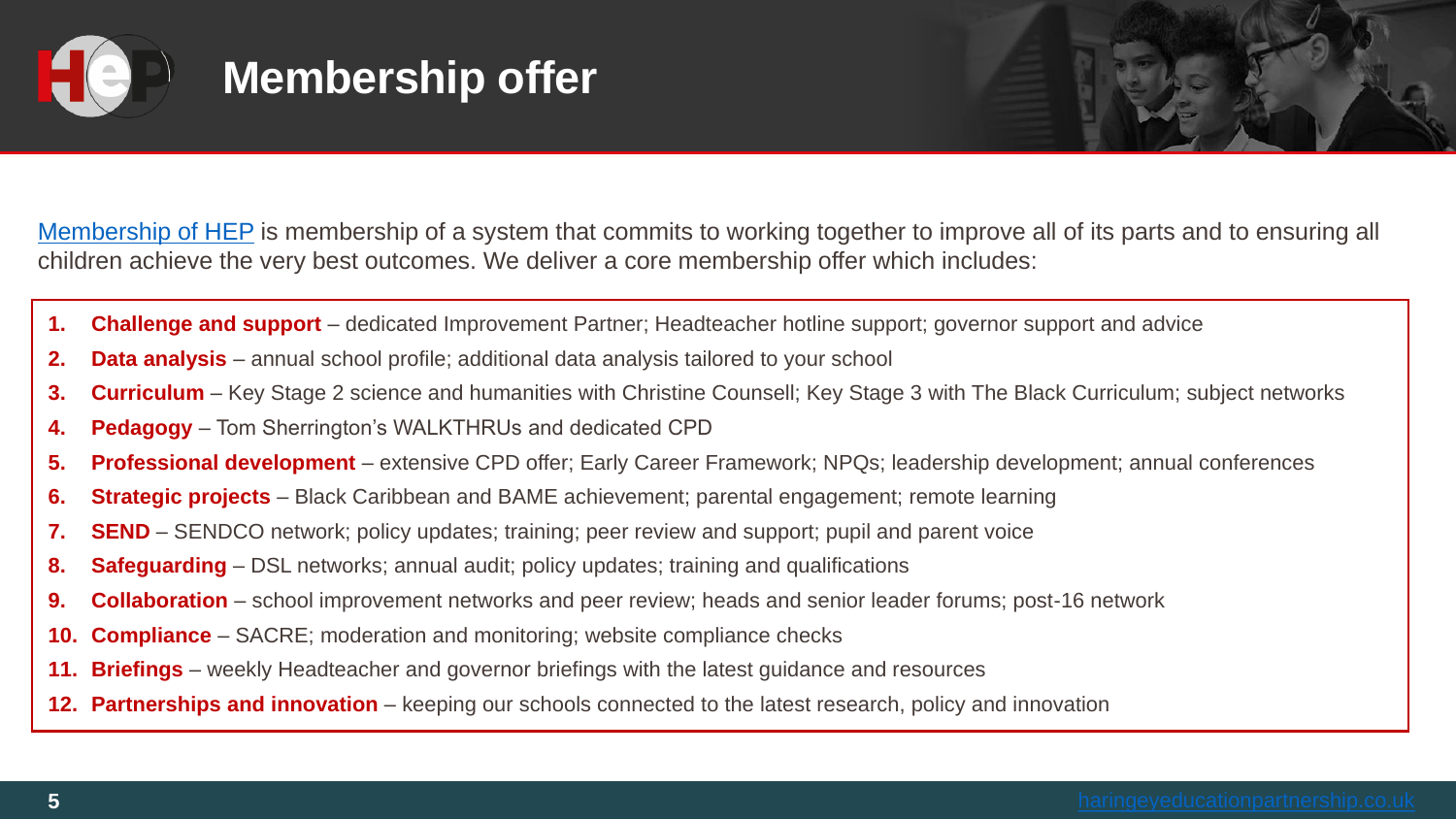![](_page_5_Picture_0.jpeg)

# **Strategic priorities 2021/22** (1/2)

### **6** [haringeyeducationpartnership.co.uk](http://www.haringeyeducationpartnership.co.uk)

![](_page_5_Picture_33.jpeg)

![](_page_5_Figure_34.jpeg)

![](_page_5_Picture_35.jpeg)

| <b>2021/22 focus</b>                              | <b>Why?</b>                                                                                                                                                                                                                                                                                                                                                                                                                    | <b>Actions</b>                                                                                                                                                                                                                                                                                                                                                                                                             | <b>Outcomes</b>                                                                                                                                                                                                                                                       |
|---------------------------------------------------|--------------------------------------------------------------------------------------------------------------------------------------------------------------------------------------------------------------------------------------------------------------------------------------------------------------------------------------------------------------------------------------------------------------------------------|----------------------------------------------------------------------------------------------------------------------------------------------------------------------------------------------------------------------------------------------------------------------------------------------------------------------------------------------------------------------------------------------------------------------------|-----------------------------------------------------------------------------------------------------------------------------------------------------------------------------------------------------------------------------------------------------------------------|
| <b>Black Caribbean</b><br>and BAME<br>Achievement | Haringey has the largest gap in the country between<br>White British and Black Caribbean achievement at KS4<br>BAME students (especially Black Caribbean, Turkish /<br>Kurdish and Black African) are more likely to be<br>excluded, in Alternative Provision and NEET<br>The murder of George Floyd and Black Lives Matter<br>have added further to the urgent need for justice and<br>tackling bias and institutional racism | Leadership on Black Caribbean and BAME<br>achievement in all school<br>Enhancing relationships and engagement with pupils<br>and parents<br>Developing a curriculum designed around multi-ethnic<br>perspectives and with additional support for pupils<br>Focus on positive behaviour management and<br><i>inclusion</i><br>Sustained CPD and an annual conference                                                        | Narrowing the gaps for Black Caribbe<br>and Black African students in primary<br>21/22 and beyond<br>Reduction in exclusions, AP and NEI<br><b>Schools deliver on the Black Caribbe</b><br>Achievement pledge<br>Diversification of workforce, including<br>governors |
| <b>Curriculum and</b><br>pedagogy                 | Ofsted focuses heavily on the curriculum in its Quality of<br><b>Education judgement</b><br>A rigorous, coherent and well sequenced curriculum<br>enables schools to deliver the knowledge, skills, attitudes<br>and values for CYP to thrive<br>Focusing on pedagogy returns to the craft and<br>professionalism of teachers in bringing the curriculum to<br>life and, creating the changes to long term memory              | Continued rollout and enhanced implementation of<br>KS2 humanities curriculum with Opening Worlds<br>Rollout and implementation of new KS2 science<br>curriculum<br>Support for school leaders to lead on curriculum and<br>pedagogy<br>Develop vibrant subject networks<br>Reviewing KS3 curriculum with The Black Curriculum<br>Sustained emphasis on Walkthrus to develop a<br>common framework for developing pedagogy | Improved outcomes at KS2 in reading<br>and GDS<br><b>Positive Quality of Education judgem</b><br>Vibrant subject networks in primary a                                                                                                                                |
| <b>Reading (Primary)</b>                          | Early reading is a key focus for Ofsted in the current<br>inspection framework<br>Key Stage 2 reading results have dipped nationally and<br>in HEP schools since 18/19 and are likely to be further<br>impacted by partial school closures due to Covid<br>"Reading tests are really knowledge tests in disguise" -<br>comprehension reflects vocabulary and wider schemata                                                    | Programme specific training<br>EAL programme with Flash Academy and EAL<br>Academy<br>Subject network and support for subject leaders<br>Extensive CPD in EYFS, KS1 and KS2<br>Subject reviews in reading, early reading and phonics<br>Knowledge-rich humanities and science curriculum to<br>support greater comprehension                                                                                               | Improvement in KS2 Reading scores<br>national trend<br>Schools confident embedding early re<br>comprehension<br>Early reading identified as a strength<br>Support for vocabulary development<br>curriculum development                                                |

- dership on Black Caribbean and BAME ievement in all school
- ancing relationships and engagement with pupils parents
- reloping a curriculum designed around multi-ethnic  $\cdot$ spectives and with additional support for pupils
- us on positive behaviour management and usion
- tained CPD and an annual conference
- itinued rollout and enhanced implementation of humanities curriculum with Opening Worlds out and implementation of new KS2 science iculum
- port for school leaders to lead on curriculum and agogy
- elop vibrant subject networks
- riewing KS3 curriculum with The Black Curriculum
- tained emphasis on Walkthrus to develop a
- imon framework for developing pedagogy
- gramme specific training
- programme with Flash Academy and EAL demy
- ject network and support for subject leaders ensive CPD in EYFS, KS1 and KS2
- ject reviews in reading, early reading and phonics wledge-rich humanities and science curriculum to port greater comprehension

- Narrowing the gaps for Black Caribbean, Turkish / Kurdish and Black African students in primary and secondary in 21/22 and beyond
- Reduction in exclusions, AP and NEET for BAME students
- Schools deliver on the Black Caribbean and BAME Achievement pledge
- Diversification of workforce, including school leaders and governors
- Improved outcomes at KS2 in reading and writing at EXS and GDS
- Positive Quality of Education judgements
- Vibrant subject networks in primary and secondary

- Improvement in KS2 Reading scores in 21/22 above national trend
- Schools confident embedding early reading and building comprehension
- Early reading identified as a strength in Ofsted inspections
- Support for vocabulary development embedded in curriculum development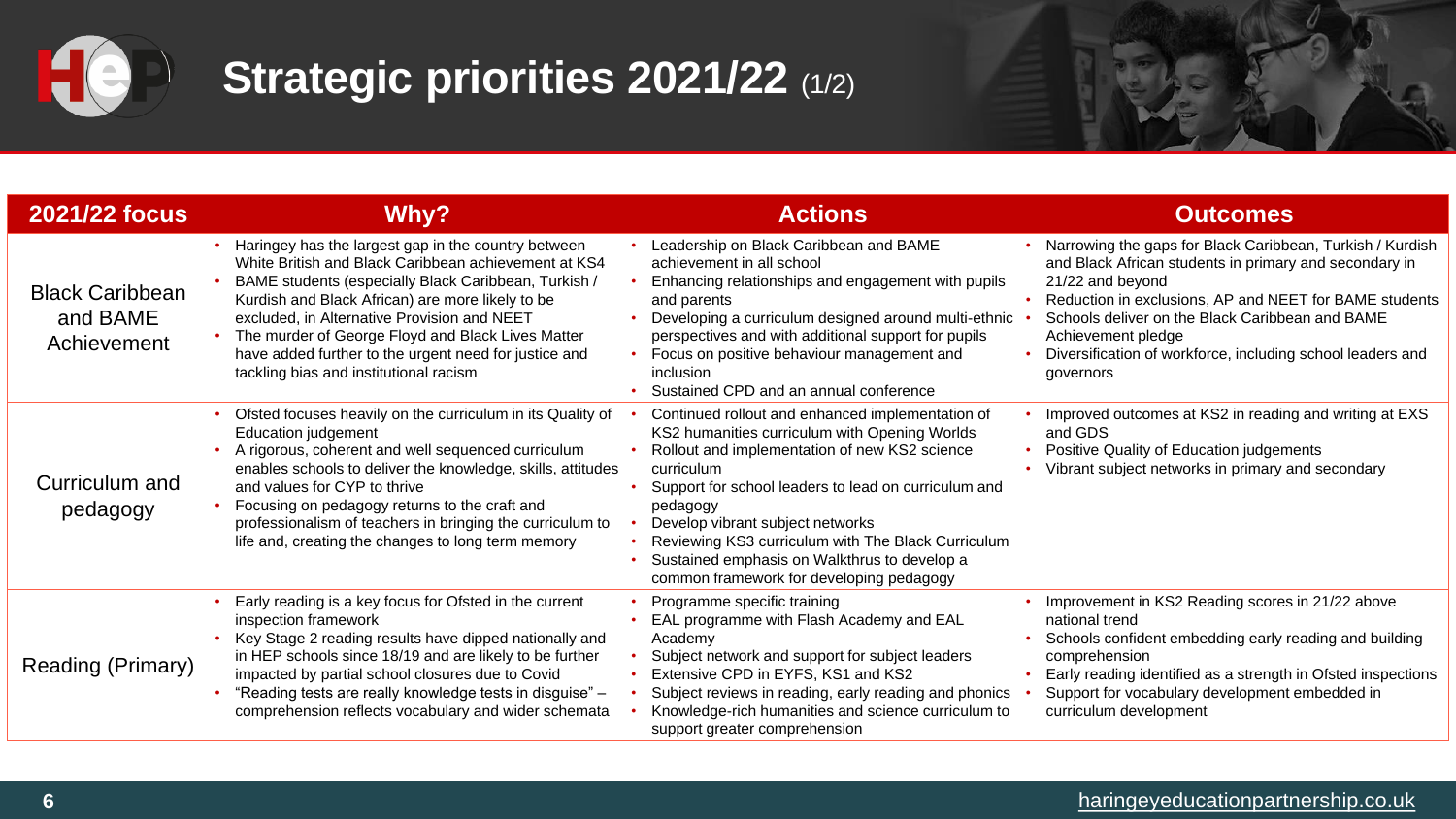![](_page_6_Picture_0.jpeg)

# **Strategic priorities 2021/22** (2/2)

| <b>2021/22 focus</b>                          | <b>Why?</b>                                                                                                                                                                                                                                                                                                                                                                                                                                                                                                                                                                                                                              | <b>Actions</b>                                                                                                                                                                                                                                                                                                                                                                                                                                                                                      | <b>Outcomes</b>                                                                                                                                                                                                                                                                                                                                                                                     |
|-----------------------------------------------|------------------------------------------------------------------------------------------------------------------------------------------------------------------------------------------------------------------------------------------------------------------------------------------------------------------------------------------------------------------------------------------------------------------------------------------------------------------------------------------------------------------------------------------------------------------------------------------------------------------------------------------|-----------------------------------------------------------------------------------------------------------------------------------------------------------------------------------------------------------------------------------------------------------------------------------------------------------------------------------------------------------------------------------------------------------------------------------------------------------------------------------------------------|-----------------------------------------------------------------------------------------------------------------------------------------------------------------------------------------------------------------------------------------------------------------------------------------------------------------------------------------------------------------------------------------------------|
| <b>SEND</b>                                   | Increasing numbers of pupils starting school with identified<br>SEND and EHCPs in place, while school budgets are<br>stretched placing pressure on the support available<br>Pupils with SEND are especially vulnerable without<br>specialist practice to support their learning and<br>development                                                                                                                                                                                                                                                                                                                                       | Use specialist Improvement Partner and special<br>schools to review and improve mainstream practice<br>SENCO forum & developmental peer review process<br>SEND link governor training and support<br>Establish cross-borough special school network<br>Increase SEND pupil voice in planning and reflection                                                                                                                                                                                         | Further improve attainment for pupils with SEN Sup<br>and EHCPs in KS2 RWM and Attainment 8<br>Improve destinations at post-16 for SEND pupils<br><b>Reduction in NEETs for SEND</b><br>All special schools to be rated Good or Outstanding                                                                                                                                                         |
| Thriving beyond the<br>classroom              | • Parents are children's 'first educators' and play a<br>fundamental role in supporting them to succeed through<br>aspiration, positive attitudes to education, reading and<br>cultural capital<br>Access to educational resources and extra-curricular<br>activities is starkly different for disadvantaged families<br>The academic and social pressures on young people<br>have led to a widespread crisis in mental health<br>COVID-19 has affected every school, family and<br>community in the country exacerbating pre-existing<br>challenges for young people growing up with social and<br>emotional challenges                 | Work with Parental Engagement Network to develop<br>positive parenting support for learning<br>Haringey Creates supports enhanced cultural and<br>creative opportunities for self-expression and<br>building cultural capital<br>HEP charitable arm incorporated to provide greater<br>access to extra-curricular activities and cultural<br>experiences for disadvantaged pupils<br>Positive cultural identity, additional support and<br>greater inclusion for pupils through BAME<br>achievement | Narrowing the gaps in attainment for disadvantaged<br>BAME pupils at all key stages<br>Greater access to extra-curricular opportunities, esponent<br>for disadvantaged children and young people<br>Personal development recognised as a key strength<br>HEP schools in Ofsted inspections<br>Exploring if / how to survey children and young peop<br>understand their wellbeing                    |
| Professional<br>development and<br>leadership | Recruiting, developing and retaining the best teachers and<br>leaders in HEP schools is fundamental to the education of<br>our children and young people<br>The teaching profession deserves greater respect and<br>autonomy with a rigorous focus on codifying and<br>spreading excellence in practice<br>Headteachers and senior leaders require dedicated<br>support both to develop their craft of leadership and to<br>address their wellbeing in response to the pressures<br>Teaching School Hubs and the DfE strategy for teacher<br>development have created an opportunity to develop an<br>enhanced accredited pathway in HEP | Establish Teach HEP to deliver enhanced accredited<br>qualifications for teachers and leaders, starting with<br>the ECF<br>Develop a wider leadership offer for Heads, senior<br>and middle leaders<br>Further develop CPD in leading for excellence in<br>curriculum and pedagogy as well as equity<br>Enhanced central governor training and collaborative<br>networks to support excellent practice<br>Established strong partnerships with exceptional<br>training institutions                 | Recruiting large numbers of ECTs with high comple<br>the programme and wanting to develop their career<br>schools<br>Strong engagement and positive feedback on the<br>leadership offer across HEP schools<br>Increased engagement in governor training, briefing<br>collaborative networks<br>Exploring available wellbeing metrics and consider<br>to survey wellbeing among staff in HEP schools |

![](_page_6_Figure_7.jpeg)

![](_page_6_Figure_8.jpeg)

![](_page_6_Picture_9.jpeg)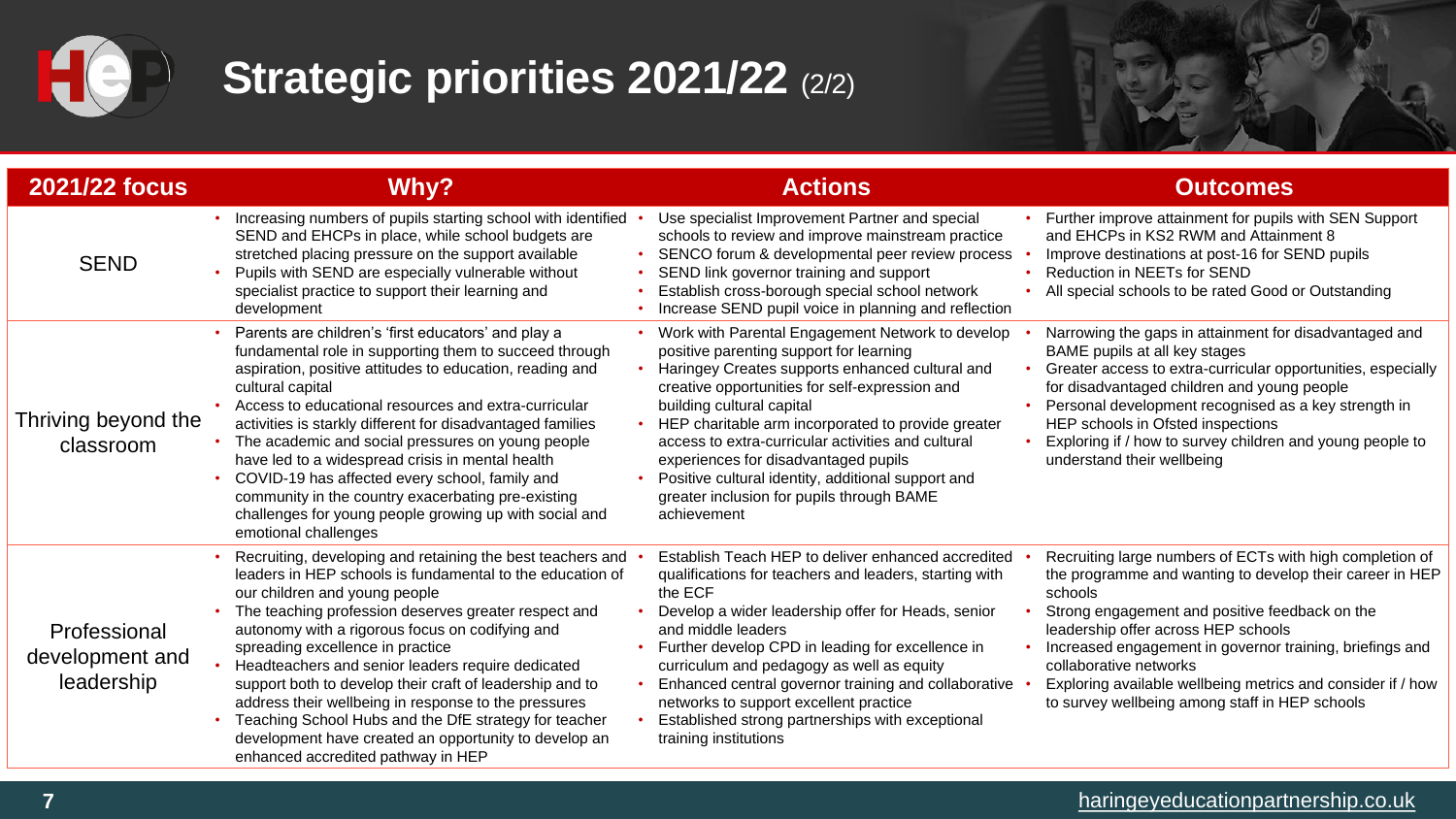![](_page_7_Picture_0.jpeg)

# **KPIs and feedback**

![](_page_7_Picture_16.jpeg)

![](_page_7_Figure_17.jpeg)

![](_page_7_Picture_18.jpeg)

![](_page_7_Picture_19.jpeg)

![](_page_7_Picture_20.jpeg)

![](_page_7_Picture_21.jpeg)

![](_page_7_Picture_22.jpeg)

![](_page_7_Picture_23.jpeg)

![](_page_7_Picture_24.jpeg)

### **We will measure success based on KPIs including:**

- Improving attainment and progress at all levels with the aim of reaching at least the London average across the board within 5 years
- Narrowing the gap for BAME and disadvantaged students year on year so success is shared by all
- All our schools to be rated at least Good by Ofsted within 18 months of joining HEP and an increasing proportion of schools rated Outstanding

Progress is constantly monitored by the HEP Board of **Directors** 

As a business, HEP also aims to: increase membership and buy-in to our traded services as well as continuing to receive excellent feedback on our work

### **And we always seek feedback from our schools:**

- Our Board includes 8 Headteachers and Chairs of Governors as HEP directors
- Hosting open invitation forums for schools to continually improve every aspect of what we do
- Annual feedback on HEP's work from all our member schools
- Feedback on all training sessions we deliver
- Constant close communication with our schools, particularly through Improvement Partners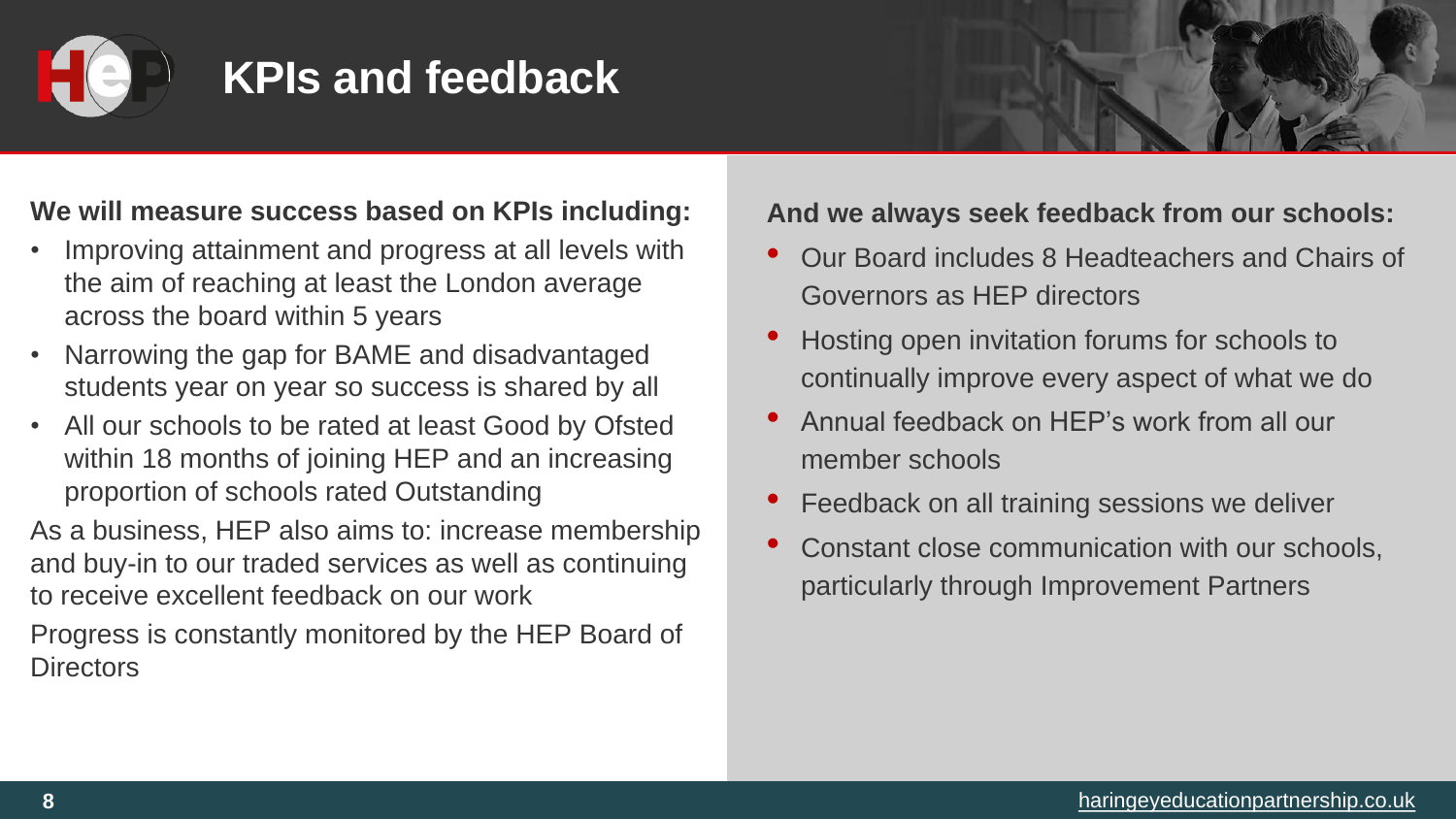![](_page_8_Picture_14.jpeg)

![](_page_8_Picture_15.jpeg)

![](_page_8_Picture_16.jpeg)

![](_page_8_Picture_17.jpeg)

![](_page_8_Picture_0.jpeg)

### **What our member schools say about us**

*The aim is to be the best Education Partnership in the whole world. Would highly recommend being part of this!*

*The impact of the new curriculum as well as CPD alongside the comprehensive range of CPD is clear in staff subject knowledge, pedagogy and confidence*

*HEP curriculum training has been amazing and given us a clear way forward in adapting our own school curriculum. Staff have benefited from the training and in turn the pupils*

*It is a lifeline for collaboration and support between schools*

*Strong moral purpose is evident from all those involved in HEP. The collaborative and supportive approach ensures that their work has an impact for all our pupils in Haringey and beyond*

> *Having a full school review carried out by a team of people with real skills and experience as HT and inspectors was very useful*

![](_page_8_Figure_2.jpeg)

 $\alpha$ 

I am a proud member of HEP. HEP has empowered me to take Mulberry Primary School on an exciting journey of school improvement. HEP has provided opportunities to support our pupils, improve teaching and learning and arranged the very best training and support for our staff. Working collaboratively with HEP and other Headteachers ensures we collectively make a sustained difference to the lives of all our pupils and staff

Headteacher, Mulberry Primary School